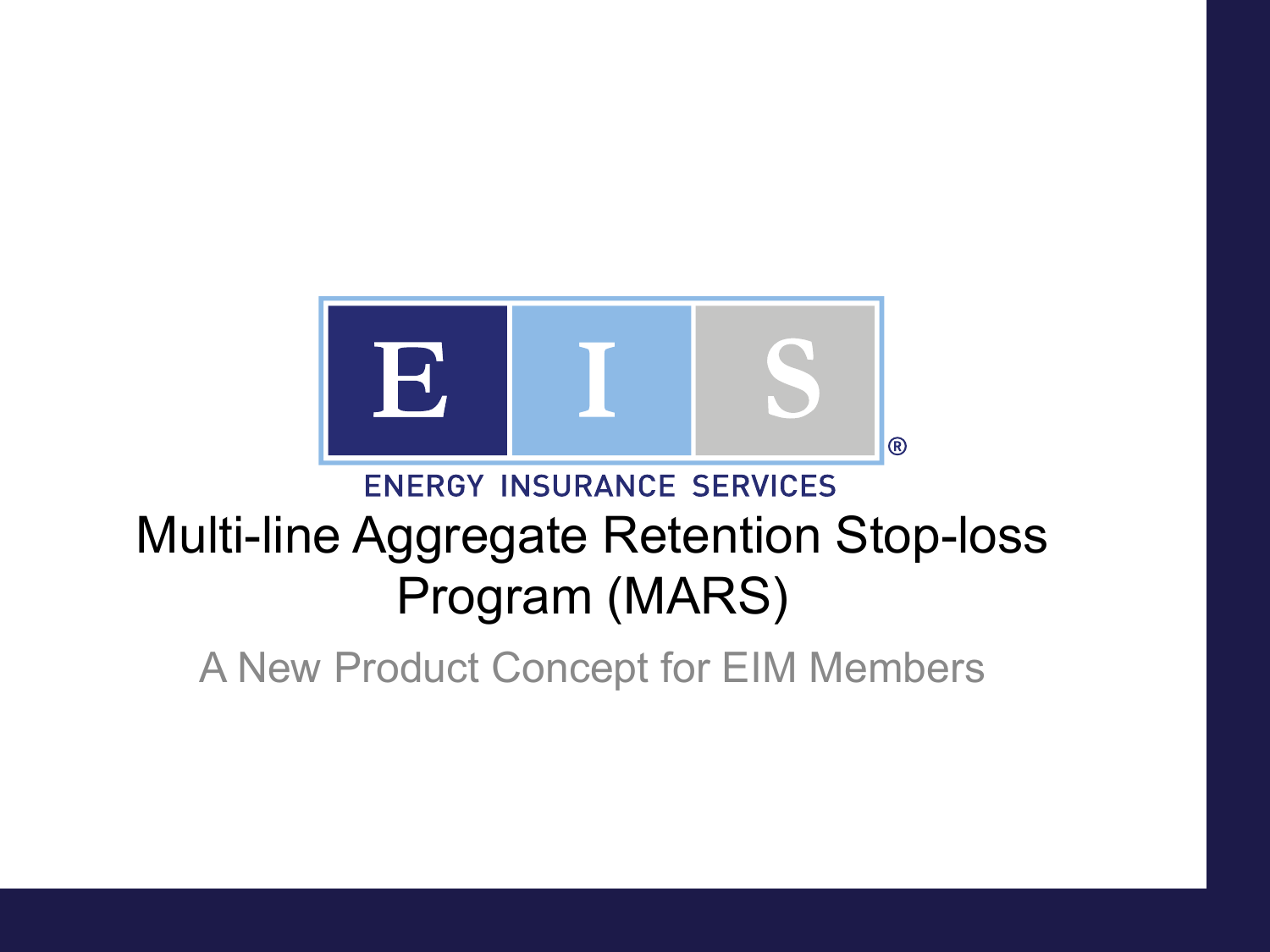## The Concept

- **Problem Statement**
	- Aggregation risk is not being addressed across retained losses in the insurance portfolio
	- How to measure the appropriate appetite for aggregation risk?
- **Issues**
	- Silo vs. holistic thinking retention / deductible selection of coverages
		- Insurance buyer driven to
			- simply reduce premium spend
			- promote a loss control culture on the operations
			- finance expected loss within operational budgets
		- And/or the Insurer drives decisions
- **EIS Solution MARS**
	- Addresses aggregation risk
	- Highly flexible to cover any number of insured or uninsured risks
	- Insured limit and aggregate attachment established by risk portfolio modeling and Member's risk appetite
	- Annual or multi-year term
	- Offers a pathway to start insuring risk in a captive

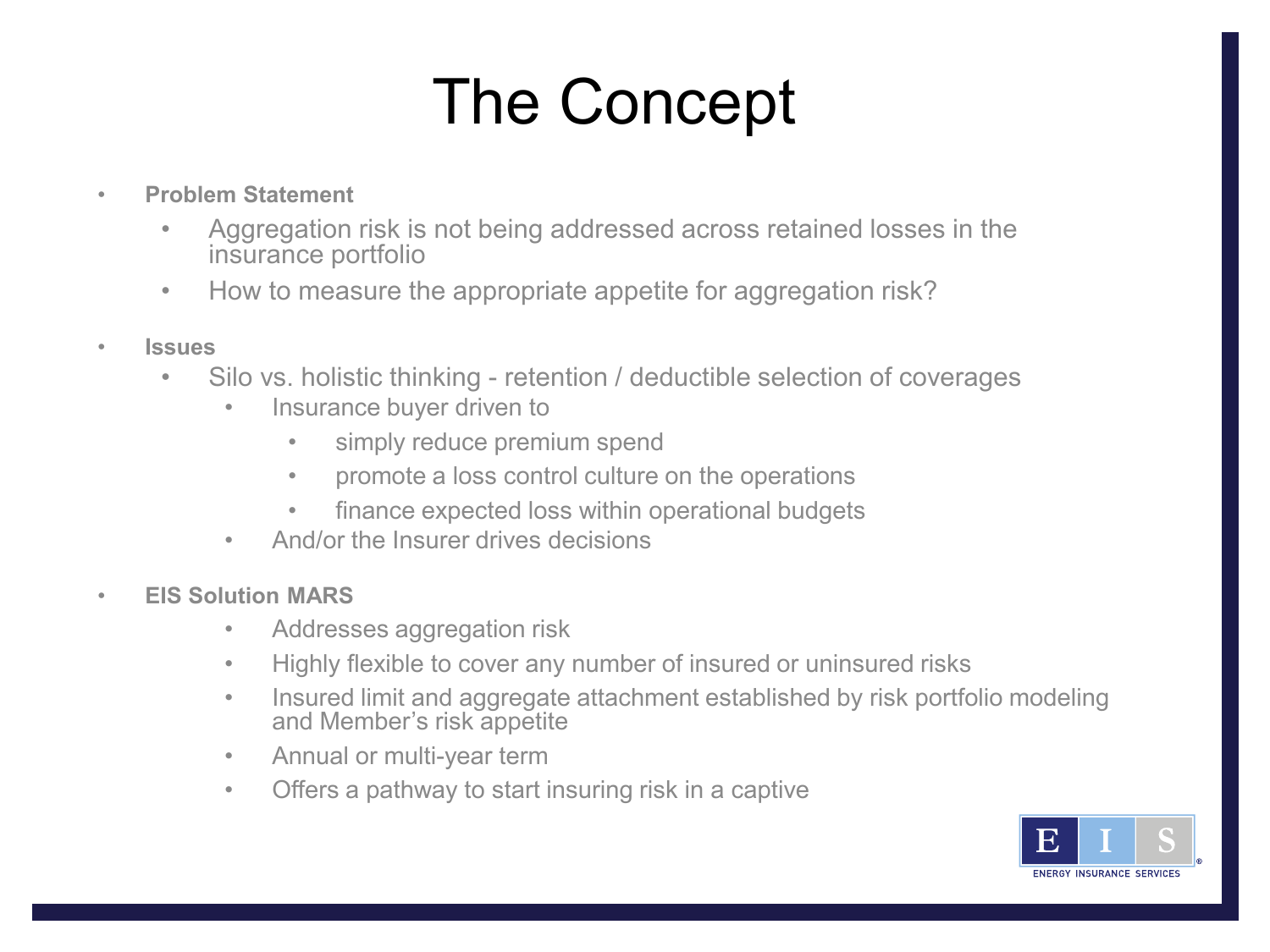### The Scenario

Mid-sized investor owned utility

Annual Net Income = \$325 million

Earnings per Share = \$3.60

Recent Market Cap = \$6.2 Billion

| <b>Targeted Risks</b>    | <b>Retentions</b> | Avg. Ann. Loss |
|--------------------------|-------------------|----------------|
| <b>General Liability</b> | \$2 Million       | \$4.5 Million  |
| <b>Auto Liability</b>    | \$2 Million       | \$3.6 Million  |
| <b>Work Comp</b>         | \$1 Million       | \$4.4 Million  |
| TOTAL                    |                   | \$12.5 Million |

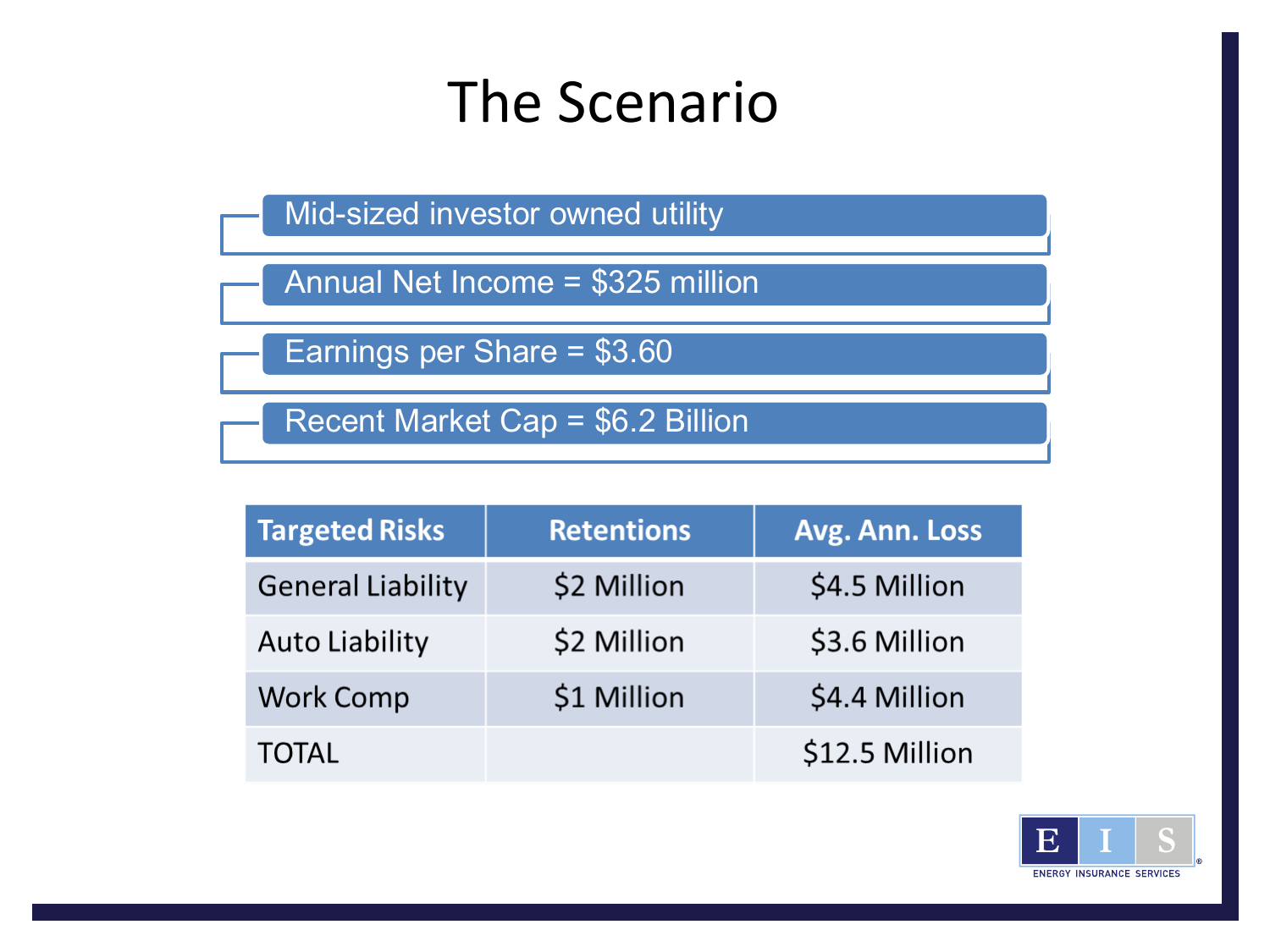### Risk Appetite

Member budgets the expected average loss of \$12.5 million

Earnings per share moves 1.1 cent per \$1 million of after tax earnings

Retained loss of \$3 million above budget or 3.3 cents of earnings per share is tolerable – But NOT Beyond

Loss of appetite is at \$15.5 million (\$12.5 million plus \$3 million)

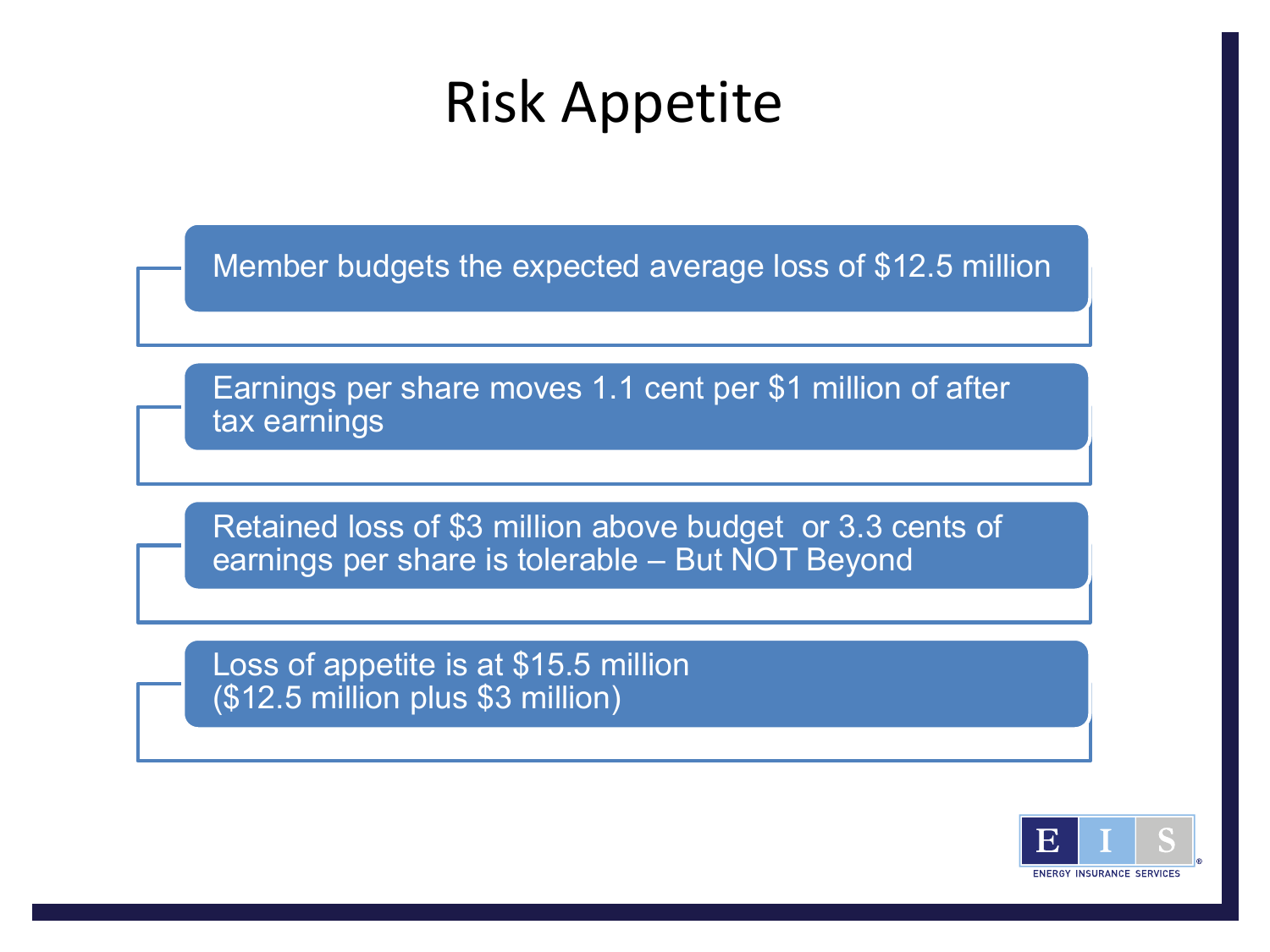## The Portfolio Probability